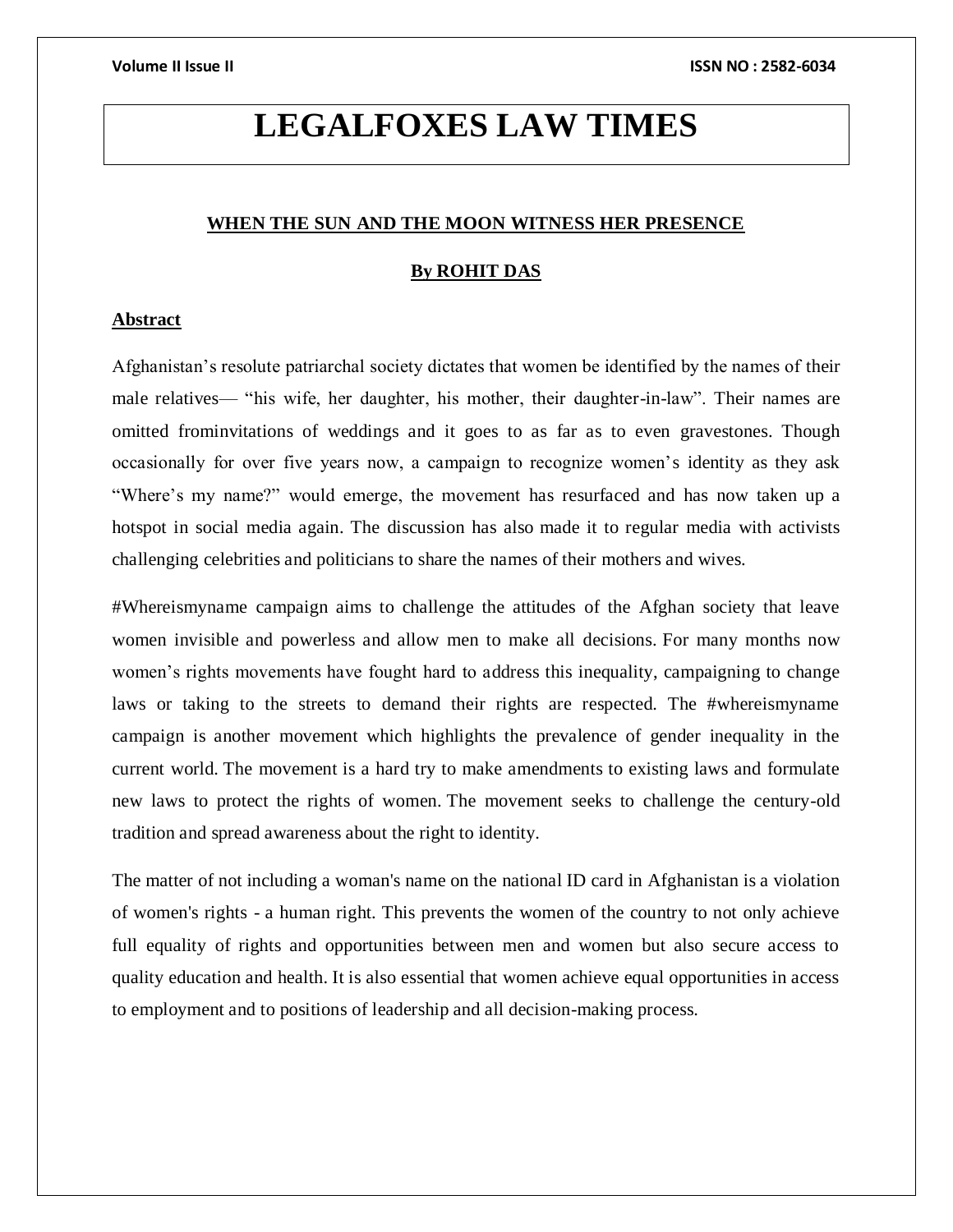This paper puts effort to bring the aforementioned issue to the luminated side so as to make the readers aware of the horrific practices which have been going on in the country of Afghanistan, the status of women and delve onto the violation of rights that these women face.

# **Introduction:**

"Freedom is never given voluntarily by the oppressor, but must be demanded by the oppressed", a powerful statement recited through the lips of one of the most prominent figures who manifests into our minds when we think of the concept of *freedom.*

Imagine a world where the cactus did not possess the thorns on its exterior body or honey not enriching our taste buds with its sweetness due to it being removed or a rose not being fragrant. The thought on which we all would agree is that they would lose a very crucial element of themselves which made the world know of their existence. This can be termed as their exclusive characteristic or property or trait but the concept referred to here can be summed to be individualism. The idea to be self-reliant, independent, free and distinct from others, the feeling that gives us the sense of oneness with our own self, something attached to us is a way to make us exclusive.

Coming back to reality, we travel to the Islamic Republic of Afghanistan, located at the crossroads of Central and South Asia to lend our ears to the story of Rabia, a woman from the western region of Afghanistan. Rabia was suffering from severe fever, and therefore as a prudent person would do, she went to procure the service of the doctor, the result of which, to her horror, was a positive report of COVID-19. With a worried mind, she returned home, still in pain and high fever. She then proceeded to hand over the prescription of medicines, that the doctor had suggested she take in order to get better, to her husband so that he could buy the medicines for her. However, the most shocking part of the story is revealed when her husband, instead of buying her medicines and taking care of her, beats her, the reason being that he saw that her name was mentioned in the prescription, therefore, concluding that she had disclosed her own name "to a strange man".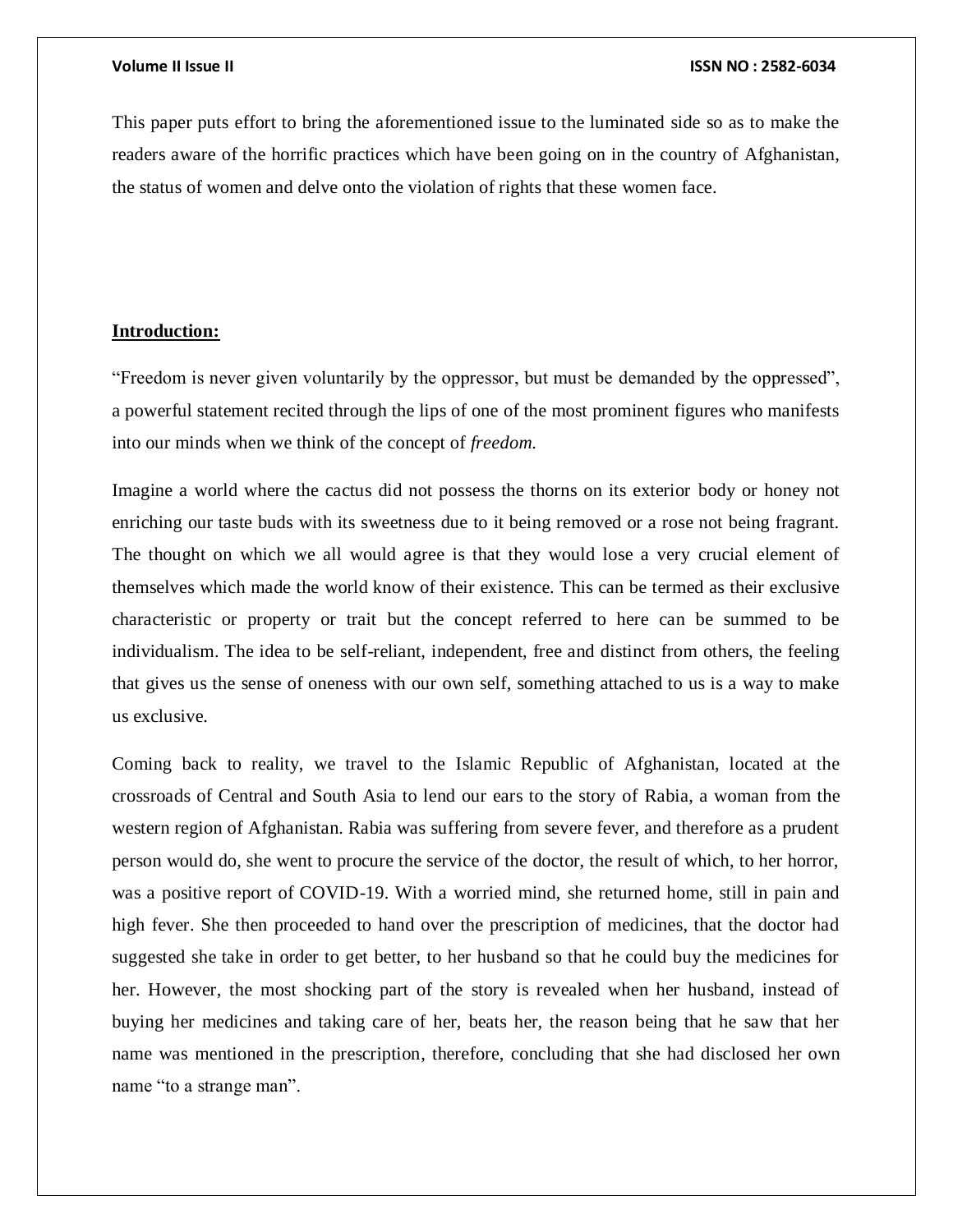The phrase "What's in a name?" from Shakespeare's *Romeo and Juliet* is known by all. What it signifies is that the name of the thing does not carry much of weight as much as the quality of the thing. What someone is called has no relation to their intrinsic quality. This, no matter how appealing it sounds as a rhetoric statement, doesn't find its space in the real world outside literature. A person's name is one of the most prestigious connection one has to his or her own identity and individuality. As Dale Carnegie had said,*"A person's name is to him or her the sweetest and most important sound in any language."* It's not considered just a word but a way in order to recognize someone and a gesture of courtesy a way to demonstrate one's respect for another.

# **History**

It is misunderstood by many that the practice of not allowing the women to use their names is due to their religious affiliation, i.e. Islam. However, this is wrongly construed as the practice is only rooted in Afghan customs, following the rule of the Taliban's. According to the historical aspect, it is believed that it was the Taliban's who ruled or rather oppressed Afghanistan and their women and had taken away their basic rights including education and work, so as to render them to be powerless and be at the mercy of the men in the already rampant patriarchal society.

The Taliban'sare a group consisting of majority of members to be previously Mujahideen Fighters, who had acquired training in Pakistan during the period of the 1980's to the 1990's owing to the Civil War that erupted in Afghanistan. The Taliban group emerged during 1994 after many conflicts and ruled the country from 1996 up until 2001. They are notoriously known for exploitation of human rights, seeking the main aim of making Afghanistan an Islamic State.

A piece from Amnesty<sup>1</sup> throws some light on the condition of human rights during the reign of the Taliban's. Focusing on the condition of the females of the country during their rule, they were barely given any form of right and were discriminated in an array of different ways, all of them coming under the "crime of being born as a girl". Invoking their own version of the Islamic Sharia Law, they banned the women and girls from almost every basic human activities, ranging

<sup>&</sup>lt;sup>1</sup>Women in Afghanistan: the back story

Available at:<https://www.amnesty.org.uk/womens-rights-afghanistan-history> (last visited on October 12, 2020)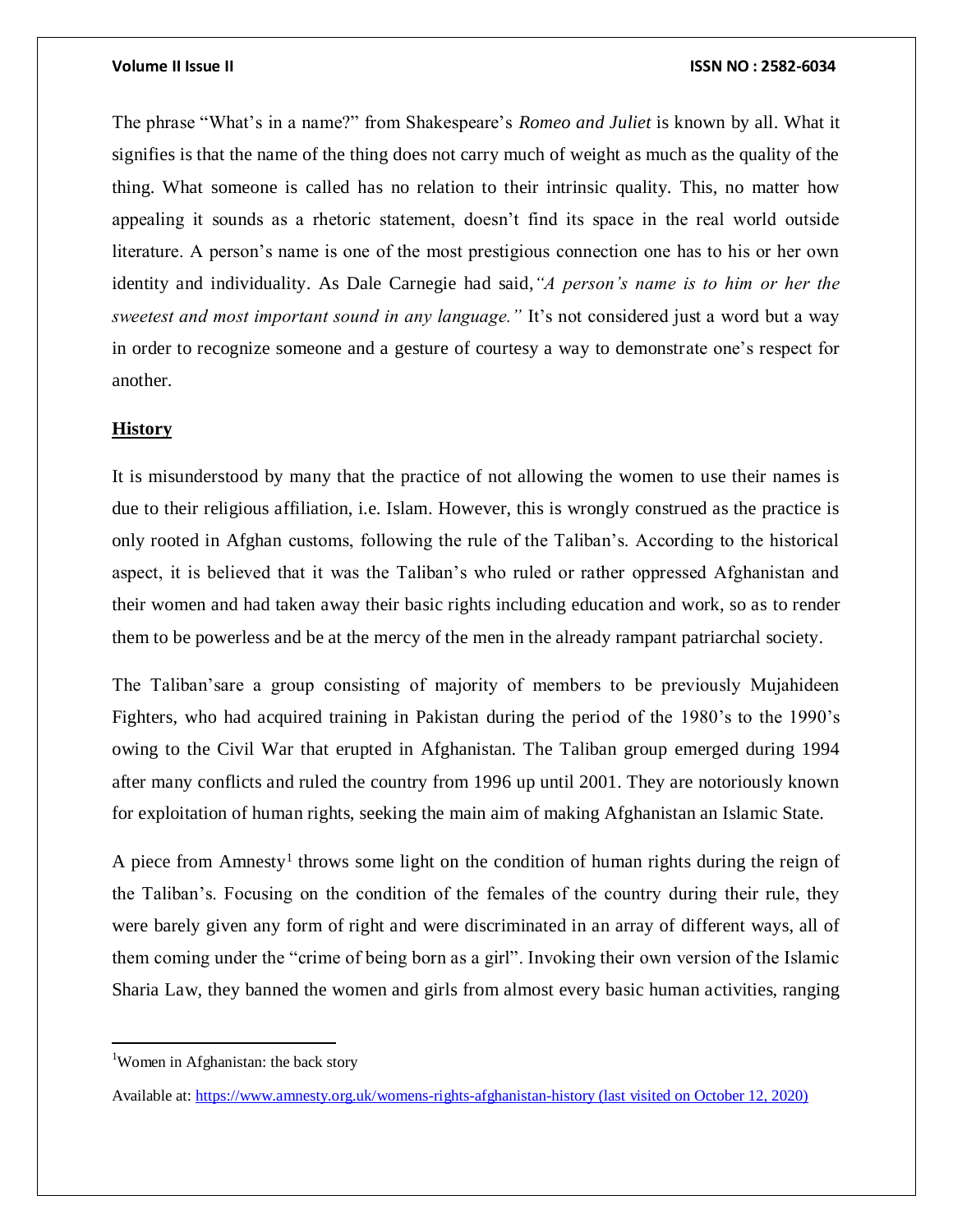from providing schooling or providing education, from leaving their house without being accompanied by a male member of their family and therefore also banned from working, from exposing any part of their skin in public or taking part in any form of politics or even taking up the opportunity of speaking publicly on any important matters. This, however, is nowhere near about to be an exhaustive list.

Women had to near about invisible in public and be chained now inside their homes under the supervision of their male members, and even then, in parts of the country like Kabul, the residents had to cover up their windows of their own houses following orders of the Taliban's, so that they couldn't even be seen from the streets, and even if she had to leave the house, she was to be dressed from head to toe in the full-body veil or the "burqa" and of course with a male relative.

Disobedience to these so-called laws would result in horrific punishments ranging from flogging her, beating her or stoned to death for mere "offences" like the exposure of an inch of skin or attempting to study for her future. For instance, the thumb of a woman was cut off solely for the reason of her trying on some nail varnish. Therefore, it is quite evident that discrimination and violence against women had become rife.<sup>2</sup>

However, the past is much deeper. This dictation of women's rights and duties was the result of something much older in comparison to the Taliban's, known as the Pashtunwali, the Pashtun tribal code. This code is uncodified, and is the governing and the main constitution of the Pashtun tribe, which were the most prominent and wide spread tribe in the country, considered even before the embracement of Islam.

As according to Afghan Sociologist Hassan Rizayee<sup>3</sup>, Following the tribal traditions and teachings, it was believed that the most important thing is the ownership of a woman's body. It was thought that the man owns the body of a woman, and the main logic behind not allowing the women to reveal their face, body and not even their name, was the fact that no other person should be able to utilize the women, even indirectly. This was based on the fact that the women,

 $\overline{\phantom{a}}$ 

 $2$ Id. at 4.

<sup>&</sup>lt;sup>3</sup>Mujib Mashal, "*Their Identities Denied, Afghan Women Ask, 'Where Is My Name?'" The New York Times, July 30,* 2017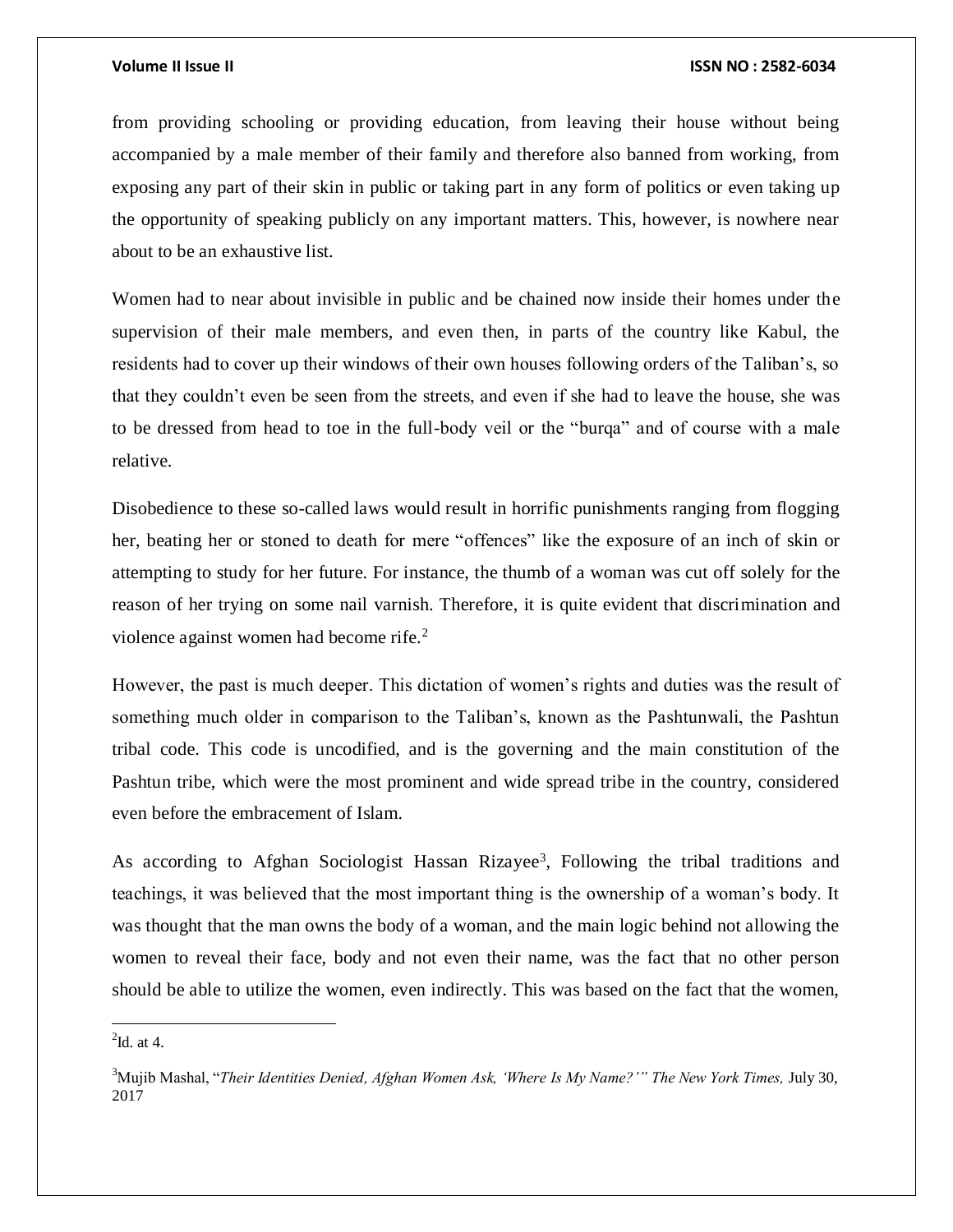including right t her face, her body or even her name solely remained with the husband. It is also under the same Pashtunwali code that women are not allowed to inherit property, not even the mere amount the Islamic law allows under it and asking for the same is construed to be an act of bringing shame to the family.

### **The Situation in Afghanistan:**

In Afghanistan, the pronouncement of a women's name is considered to be a serious provocation or also termed as the Urdu word, '*chutzpah'*, <sup>4</sup> meaning arrogance or audacity and the opposite of the word would be to be characterized as meek.Therefore, the Afghan society would prefer the prevailing women to lower their opinions and act modest in comparison to the men of the society. As it was stated in an interview by a New York times journalist, the Afghan men tend to refer to their wives in public places in an indirect way, for example, 'My weaker one' or 'The mother of my children' and it goes to as far away extents as to even refer to them as 'My Goat' or 'My Chicken'. This represents the kind of oppression the women of the country face, with no sense of respect from their male counterparts.<sup>5</sup>

This, unfortunately, is not the end of the kind of oppression the women face. In accordance to Afghan law,<sup>6</sup> the mother who carries a baby in her womb and gives birth to it cannot even get her name registered on the birth certificate of the baby as her mother and will never be revealed in

 $\overline{a}$ 

The Thomson Reuters Foundation, the charitable arm of Thomson Reuters, July 28, 2017

<sup>&</sup>lt;sup>4</sup>Chutzpah Meaning in Urdu Available at

[https://www.urdupoint.com/dictionary/english-to-urdu/chutzpah-meaning-in-urdu/16727.html\(](https://www.urdupoint.com/dictionary/english-to-urdu/chutzpah-meaning-in-urdu/16727.html)last visited on October 13, 2020)

<sup>5</sup>Nandini Rathi, "#WhereIsMyName campaign seeks to challenge Afghan society's patriarchy" *The Indian Express, August 1, 2017*

 ${}^{6}$ Bahaar Joya, "Where is my name? Afghan women fight for their own identity"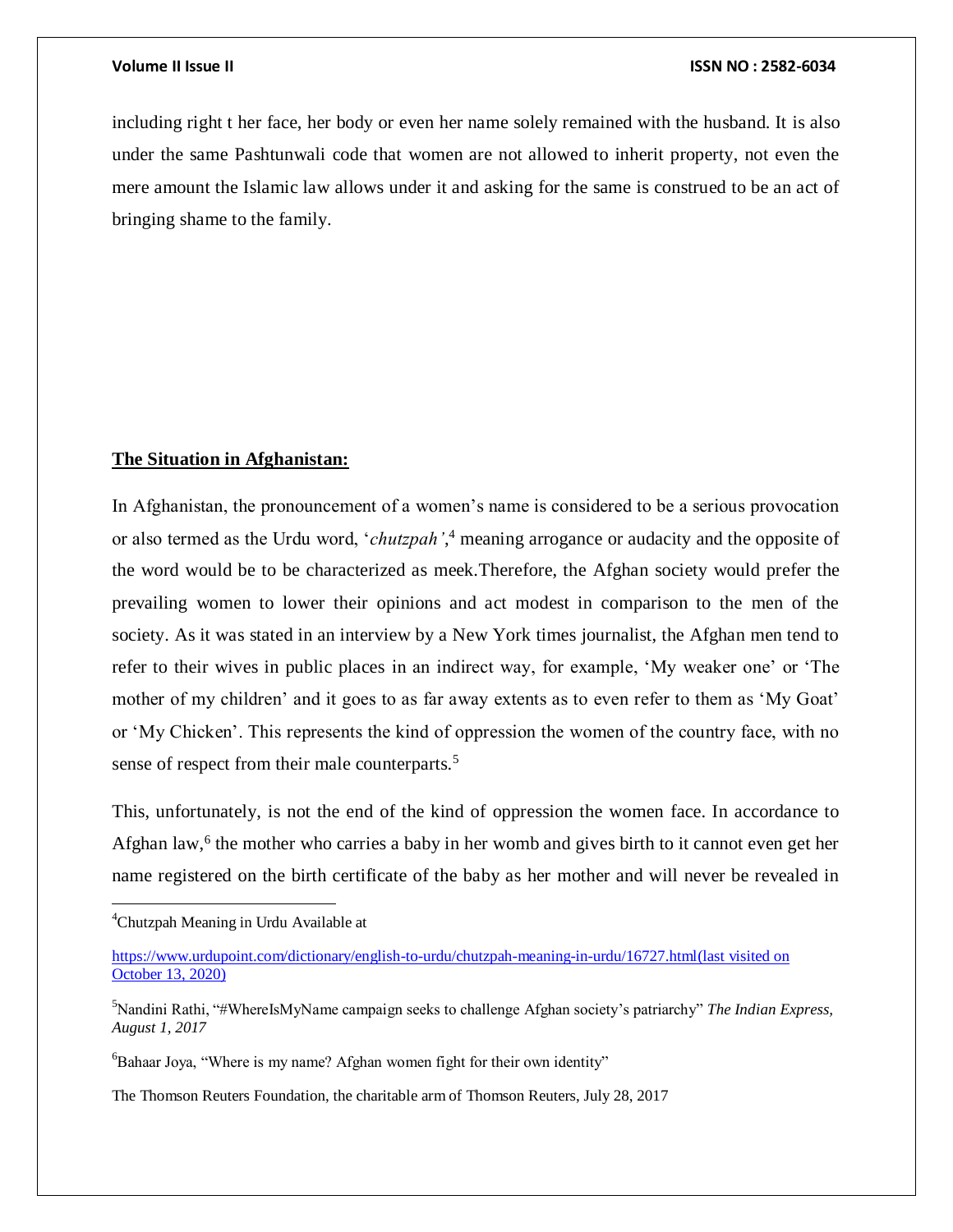any such documents of the child till his old age. On the other hand, the mother will, in the later stages of the child's life, be associated with him or her. So, in accordance to the traditions, she would be referred as the 'Mother of Abdullah' instead of being referred to by her own name. The same rule also is applicable in the case of tombstones. This is downright degrading to the women of the society as she should be first be regarded as an individual human being recognized by her own identity rather than the wife of her husband, or someone's sister.

As stated by Mr. Ali Kaveh<sup>7</sup>, an Afghan sociologist, it is mentally instilled upon women that they ought to remain in the shadows of the man of the society. The best women of the society are those who are not seen or heard of. This follows the saying of "The sun and moon haven't seen her". The tougher a man is the more he is respected in the society, however if a woman even shares her opinions, they are termed to be dishonorable to the family and promiscuous. The story of Rabia is unfortunately not a fresh one, as due to the element of "male honor" women are forced to keep their names hidden since time immemorial, even though the doctors and medical practitioners have no problem in mentioning the mothers name or women's name.

### **Incidents to be noted**

There have been many recorded accounts of Afghan incidents uttered through the lips of the residents, some of which helps us to emphasize and visualize the atrocities committed towards the women in a much more vivid manner<sup>8</sup>

 When paying a visit to the bank, Batool Mohammadi (a member of the campaigning) was required to fill up a form in accordance to procedure. While being asked to fill the particulars of the form, when asked the name of her own mother, she fumbled. She had to pause for a few seconds in order to recollect her thoughts, having forgotten her mother's name due to it not being asked from her since years or never referring to her mother by her name since ages.

8 *Supra* note 6 at 6.

<sup>7</sup>Mahjooba Nowrouzi, "WhereIsMyName: Afghan women campaign for the right to reveal their names" *BBC, 24 July 2020*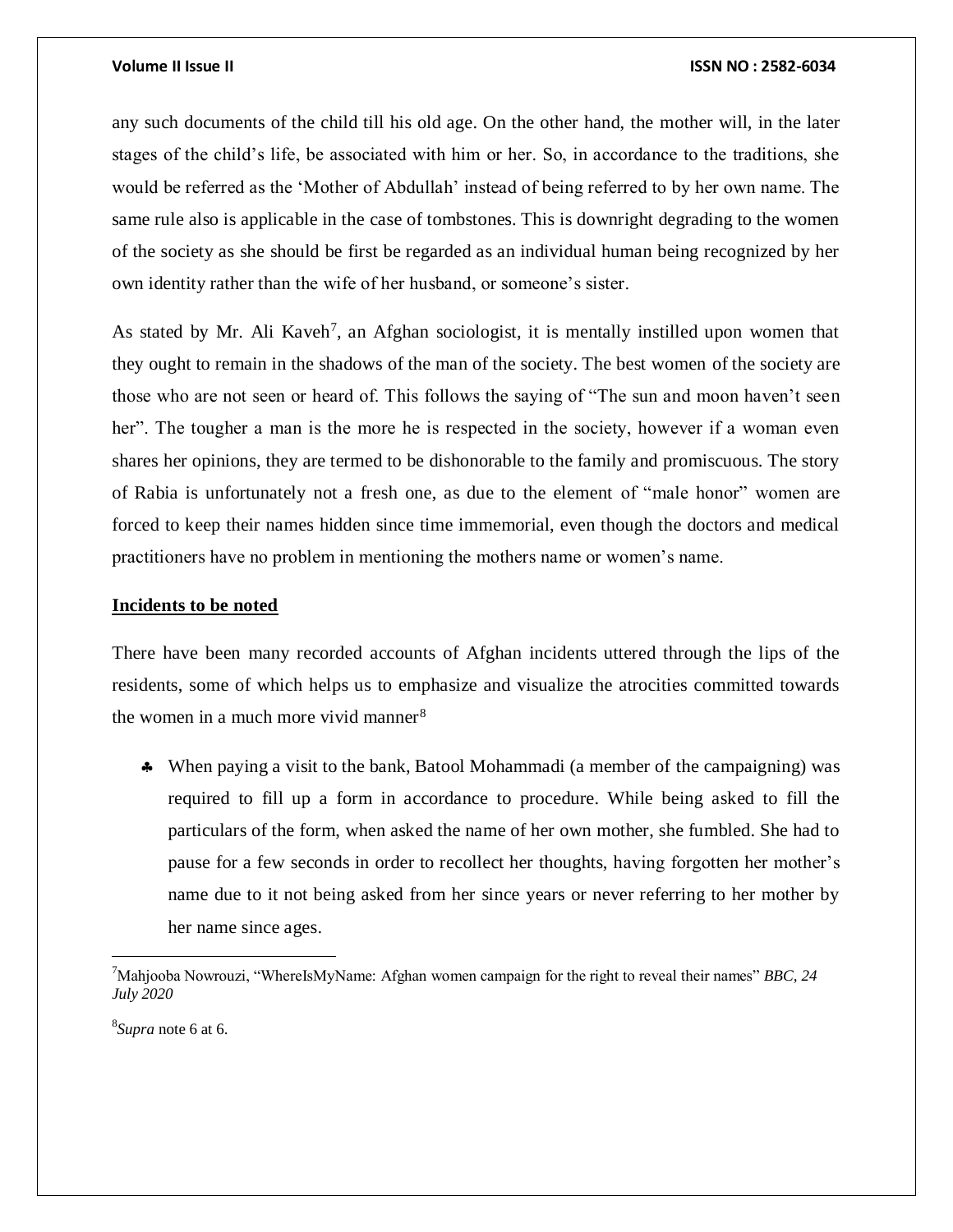- Farzanah Wahidi, a female photo-journalist, states that she has met wonderful women during the course of her career trips, some displaying very bright thoughts and opinions. However, when she would request for an interview with them or click pictures them, in order to showcase their intellect to the world, their first statement would be that they had to ask either their husband, father or their brother, in order to gain a sort of permission to perform the interview or getting pictured.
- Abdullhah Atahi, a spokesman for the High Court in Kabul, states that how in accordance to Afghan law, a mother's name was not to be recorded even in the birth certificate and that the Afghan society wasn't ready for change too. There is no problem in mentioning the mother's name on the birth certificate, or on any other relevant documents, he stated, however the people pertaining to the Afghan culture are just not ready for such a liberal change in views. He also stated how it might invite unwanted chaos.
- A woman, who chose to remain anonymous, from the Herat province, voiced her opinion of the situation by stating how to she had to give thought to the honor of her brother or her father or her fiancé, when she was asked about her own name. She further stated how she wished for a future where she could be referred to be the wife of her husband and also the mother of her son.
- Another interviewee, anonymous, took us though the hurdles she faced in her life. Starting from the point where she had to raise all of her children alone, using her own abilities and finances as ger husband had refused to divorce her, so as to restrict her process to remarry. She, therefore, demands from the Afghan president to change the legal provisions and allow for the names of the mothers to be recorded on birth certificates and identity cards.

# **The Campaign**

The Story of Rabia definitely acted as the last straw for the women of Afghanistan, who have been oppressed for time immemorial.Therefore, a campaign to address the issue was arranged which provided to be a platform for dialogue for some women activists in Afghanistan who challenged the custom through an online media-based campaign, branding it the #WhereIsMyName campaign. Their main basis for the same being contentions in relation to the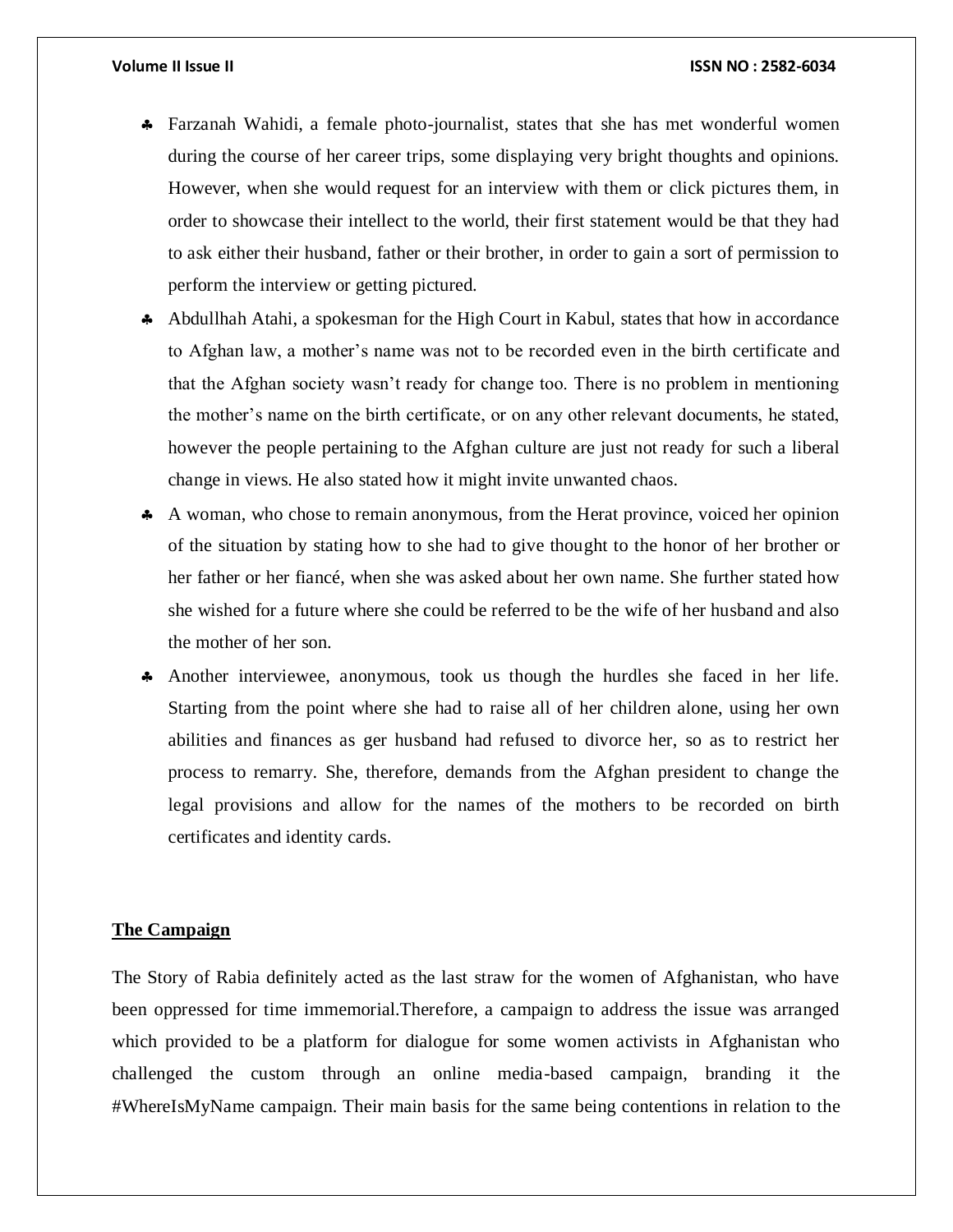absence of name is equivalent to the absence of individual identity as a whole, and the mere smidgen of identity which is provided is reduced to the fact of their relationship with their male counterparts or other male members of their family. Therefore, the main agenda of the campaign is pretty obvious, being, empowerment of the women of Afghanistan so as to make them able to reclaim what is rightfully theirs, that is their own identity, their own names, from their own set of lips. People from urban areas are now challenging people with high profiles in Afghanistan to come out and reveal the names of their female family members<sup>9</sup>. The campaign has received the much-required support from various senior government officials, renowned authors musicians, journalists showing their favor for the campaign through social media handles like Facebook and twitter and also from famed artists like Aryana Sayeed, a singer-songwriter and Farshad Darya, a well-known Afghan singer, who also publicly posted a picture of his wife and himself flowed by the caption "Farhad and Sultana Darya"<sup>10</sup>

The campaign is mostly women led, headed by Laleh Osmany<sup>11</sup> (one of the earliest supporters for the cause), and is fighting to secure the rights to pen down the names of women's in official documents and also the pronouncement of it from the lips of the Afghan People. The whole agenda is to pressurize the government of the country so as to make them aware of the dire need of enactment of new legal provisions to harbor the protection the women and not be let down as always by the courts using the pretext of religion. Activists like Bahar Sohali,<sup>12</sup> who is a prominent figure in the campaign, along with the support of her friends, are fighting for the dawn of the day when pronouncement of a women'sname and her identification will no longer be considered an act of shame. As reported to the Thomson Reuters Foundation, she stated how the Afghan society is packed with injustice towards women, and how everything is taboo for the women of the country. With the advancement of this campaign, whilst wielding social media as a weapon, they aim at changes for the lifestyle of the women.

 $\overline{\phantom{a}}$ 

<sup>12</sup>*Supra* note 6 at 6.

<sup>9</sup> *Supra* note 5 of 6.

<sup>10</sup>*Supra* Note 6 at 6.

<sup>&</sup>lt;sup>11</sup>Mahjooba Nowrouzi, "WhereIsMyName: Afghan women campaign for the right to reveal their names" *BBC*, 24 *July 2020*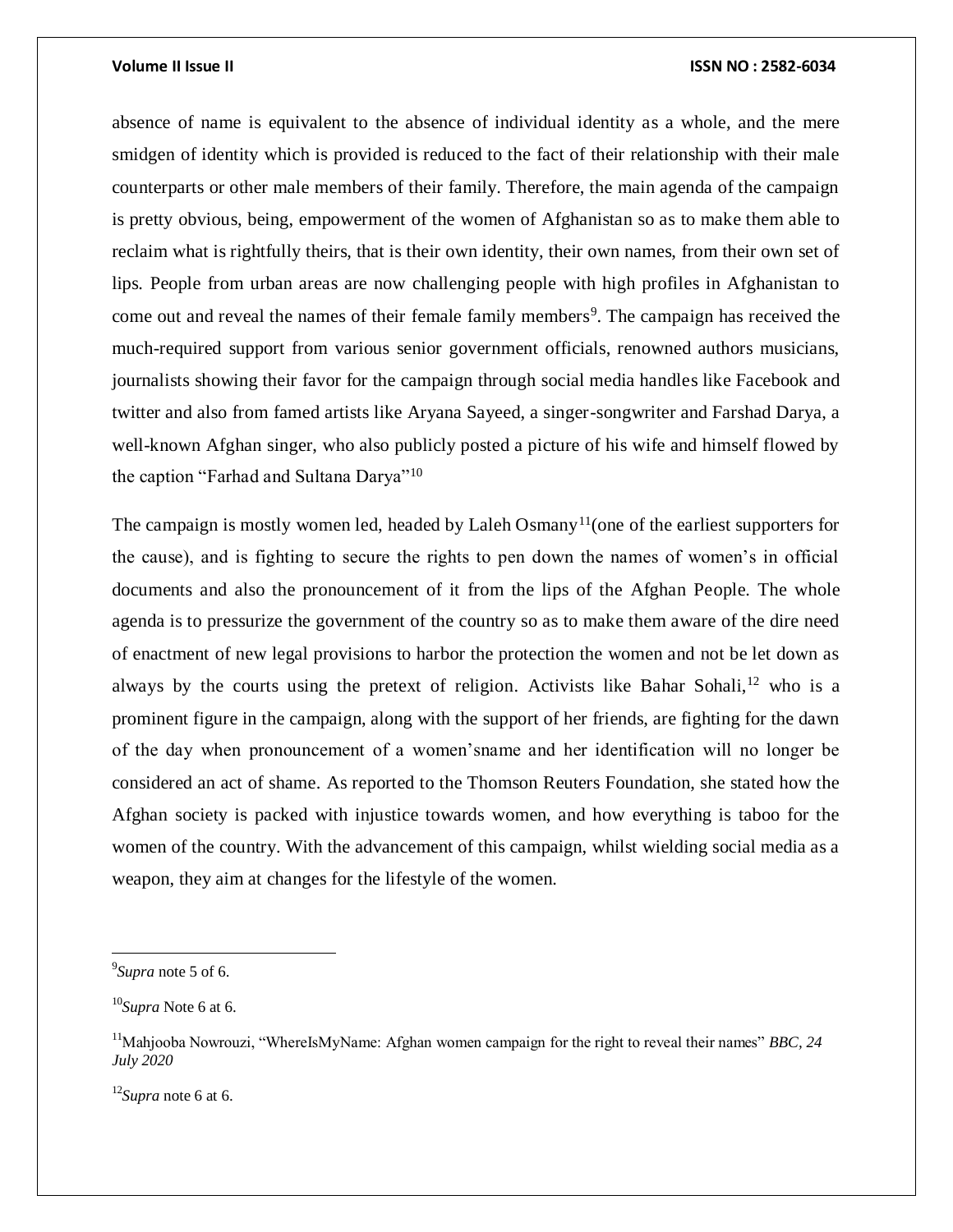Undoubtedly, there is always the other side of the coin.There are many who are opposing the campaign as well, terming it as nothing more than a direct assault on the traditional Afghan Values and the Afghan Women's honor. They see the issue to be of such a minuscule level that any change would make a negligent difference in anything.

Another dimension of the detracting body is the group of people who are stating their reasons to be that high probability of the non-acceptance of the ideologies of the campaign from the very conservative Afghan society. As stated by Abdullhah Atahi<sup>13</sup>, a Kabul High Court spokesperson and recorded by Thomas Reuters, they have no problem in acceptance to the fact or procedure to mention the mothers name of official documents of importance, like the birth certificate. However, the Afghan society and mindset, according to them, is not at all ready for such a step into modernization. It may welcome "Unwanted Chaos", they have stated.

But even so, the activists fighting to being about a change are unfazed by the same, and they believe that the war on these traditions must continue. It is understood by them that the process of change is going to be really slow specially in the rural areas, since it is a process of removing, or rather, uprooting, a deep-rooted tradition in attached to "Family Honor". The campaign is however showing signs of success since it has occupied a regular hot spot in the day to day media shows, newspapers and various talk shows and therefore have spread the awareness of the issue to be the talk of the town.

The campaign,however, has been taking steps towards success.In a few weeks of its inception, the Afghan government has started to show initiation for taking action for the cause. According to a close source of the President of Afghanistan, Ashraf Ghani, the president has passed instructions for the Afghanistan Central Civil Registration Authority, or ACCRA, to look into the matter and to confirm if any form of amendment could be possible in the country's Population Registration Act, in order to pave the way for the women to register their names on the ID cards of their children and the birth certificates.<sup>14</sup>Therefore, the act is now being amended and forwarded to the office of Administrative Affairs of the President. A former MP and current women's rights activist, Fawzia Koofi, stated how she welcome the change which should have

<sup>13</sup>*Supra* Note 5 at 6.

<sup>14</sup>*Supra* Note 7 at 6.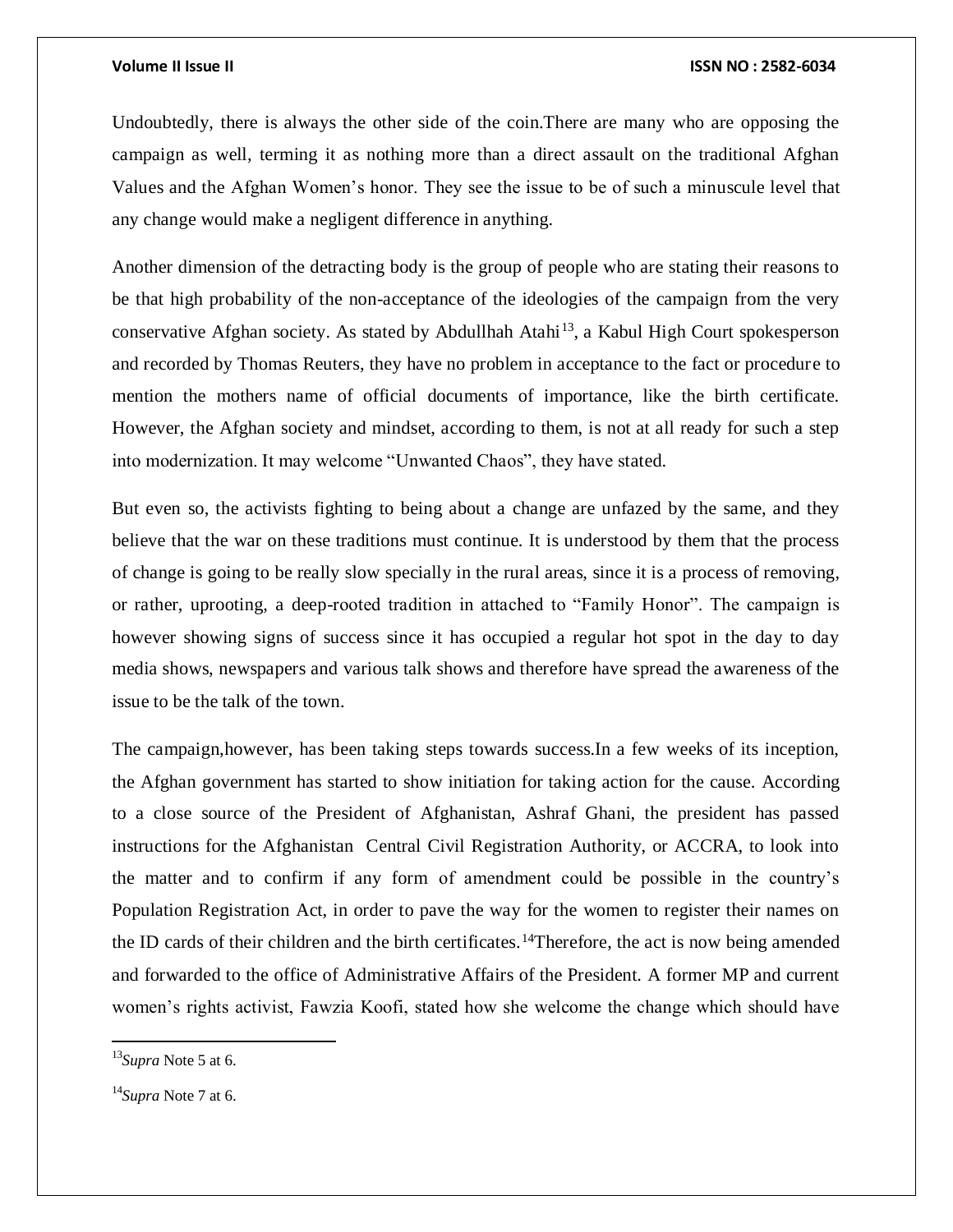actually happened a long time back. She went to state how the issue is not just a matter of the rights of the females but it's a legal right as well as a human right.

# **Results of the Campaign**

The campaign saw its first ray of success when on the  $31<sup>st</sup>$  of August<sup>15</sup>, the law committee of the Afghanistan cabinet had approved for the passing of the proposal in order to include the names of mothers on identity cards. The legal committee was headed by one of the country's vice presidents Sarwar Danish according to whom the proposition to amend the law was approved by the committee. While the amendment still required the approval of the parliament and then further required the signature of the president to give it legal force, these steps are expected to follow a smooth course of action. Independent lawmakers like Naheed Farid, who is the chair of the parliamentary commission on women's affairs states that she herself along with the help of other MP's gave in their contribution of efforts in drafting the amendment od the Population Registration act. The announcement for the same was made on the  $1<sup>st</sup>$  of September, concluding that women's names are to be displayed on the birth certificates and other ID's which are issued by the government.

What the amendment pertains to, is that it changes the entire definition of the word identity, comprising it of the person's name, last name, father's name, mother's name, and date of birth. The most vital and essential change in the meaning, is of course, the inclusion of the mother's name along with the rest, which in accordance to the previous definition, was not a part of it. According to Ms. Osmany this change in the ID terms is symbolic of the change that was required to restore the basic rights of the women, which they have denied for such a long duration of time.<sup>16</sup>

<sup>15</sup>*Ibid.*

 $16P$ riyadarshini, "whereismyname campaigns new victory Afghanistan citizens are permitted to include their mothers name in the government id card" *Inventiva,2020*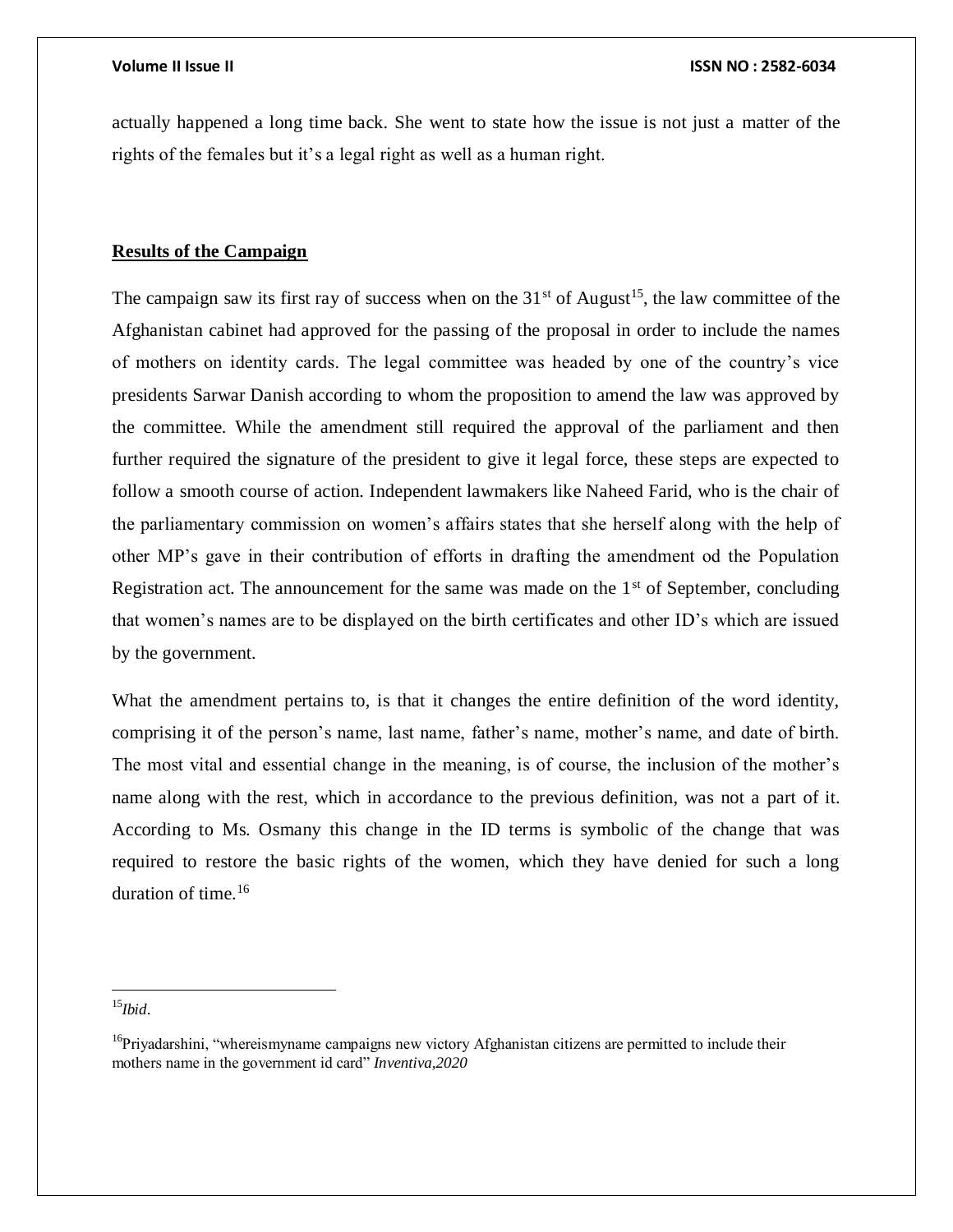$\overline{a}$ 

Printing of the name might not sound like a very big victory for the ordinary laymen, but taking into consideration a country which has followed such ultra-conservative traditions, it is equivalent to handing over a totally new form of power and respect to the women and stands to be an epitome of mother power, so that she can have her own freedom and identity and can do day to day tasks without the presence of a man, like enrolling her children in school, travelling, receiving or filing documents etc.

# **A word from Noeleen Heyzer**

Noeleen Heyzer was the first to head the United Nations Economic and Social Commission for Asia and the Pacific, known as, ESCAP, in the position of Executive Secretary. She also held the position of being the first Executive Director from the south to lean the UN Development Fund for Women, UNIFEM, and played a very vital role in the organization of the Fourth World Conference on Women held at Beijing.

The 2006 report of the UN Secretary-General gives an insight on various forms of violence against women and states: "violence against women is not confined to a specific culture, region or country, or to particular groups of women within a society<sup>17</sup>. However, there is an urgent need for the protection of the rights of the Muslim women and their empowerment so that their rights are not oppressed by fallacious religious and cultural ideologies. For the very same the Women's Empowerment in Muslim Context (WEMC) was created, being a multi-country initiative, which focused on the indigenous assertions on the Muslim women and their struggles, and ultimately upholding the Muslim women's rights on an equal scale<sup>18</sup>. It is to be noted that these assertions are well documented throughout Muslim history<sup>19</sup>. Keeping in mind the same WEMC had also kept the theme as "No excuses for violence against women" on international Day stating that the campaigns were to garner the opinions of the states to reject culture as a form of justification for commission of violence against women.

<sup>&</sup>lt;sup>17</sup>UN Secretary-General: *In-depth study on all forms of violence against women*. UN Doc A/61/122/Add.1(July 6 2006).

<sup>&</sup>lt;sup>18</sup>Noeleen Heyzer, promoting gender equality Muslim contexts women's voices must not be silenced, The United Nations Chronicle.

<sup>&</sup>lt;sup>19</sup>F. Shaheed, Great Ancestors: women asserting rights in Muslim contexts (Lahore: Shirkat Gah/WLUML, 2007).